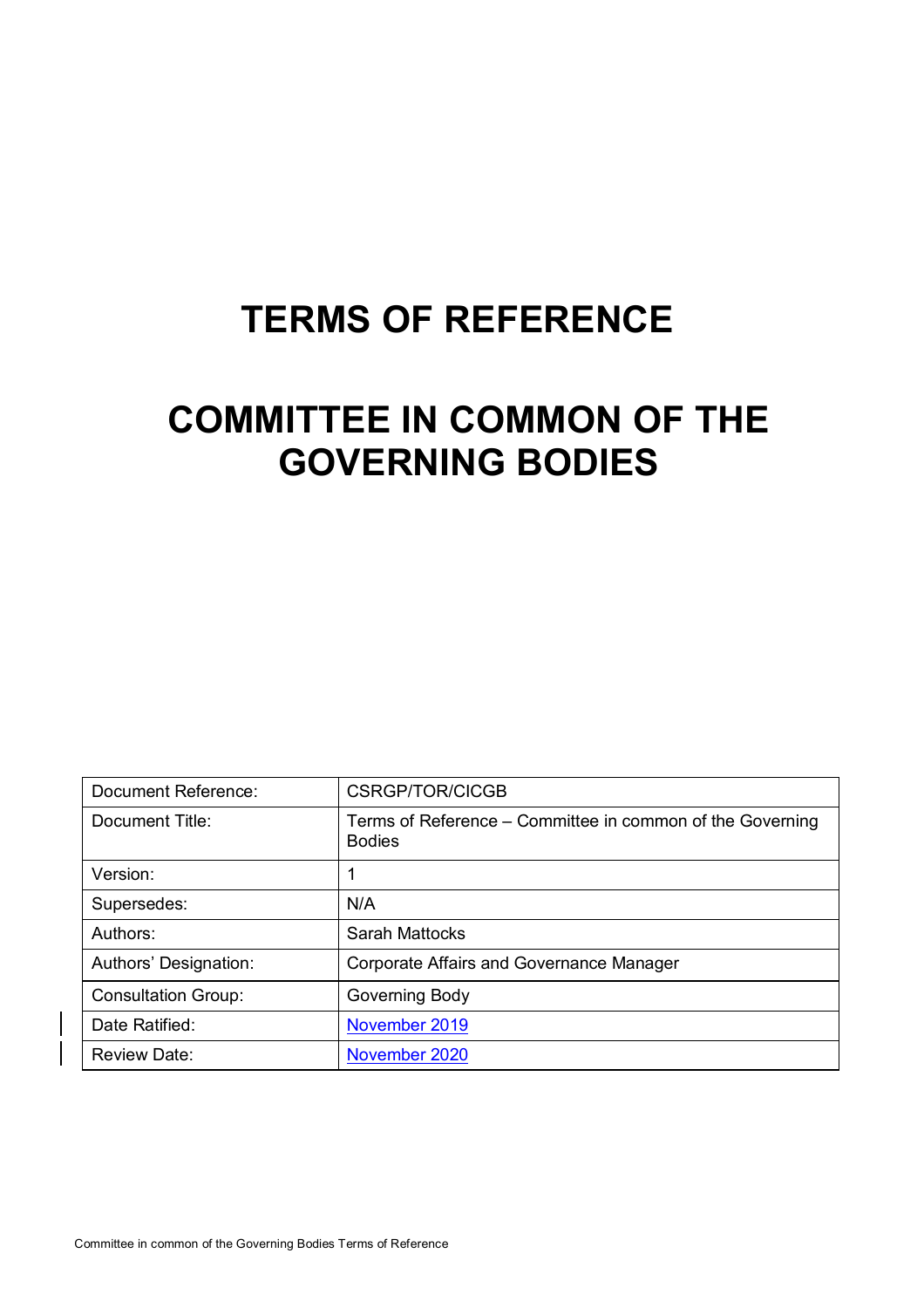# **Version Control**

| <b>Version</b> | <b>Date</b>          | <b>Author</b>         | <b>Status</b> | <b>Comment / Details of Amendments</b>                                                   |
|----------------|----------------------|-----------------------|---------------|------------------------------------------------------------------------------------------|
| 0.1            | 29.08.19             | Mrs S Mattocks        | Draft         | Document drafted                                                                         |
| 0.1            | 06.09.19             | Mrs S Mattocks        | Draft         | Circulated to executive lead for<br>governance, chief officer and chairs for<br>feedback |
| 0.1            | 25.09.19<br>26.09.19 | <b>Mrs S Mattocks</b> | Draft         | Submitted to the Governing Body for<br>approval                                          |

# **Circulation list**

Prior to approval, the Terms of Reference are circulated to the following for consultation:

• CCG Governing Body members

Following approval these Terms of Reference will be circulated to:

• CCG Governing Body members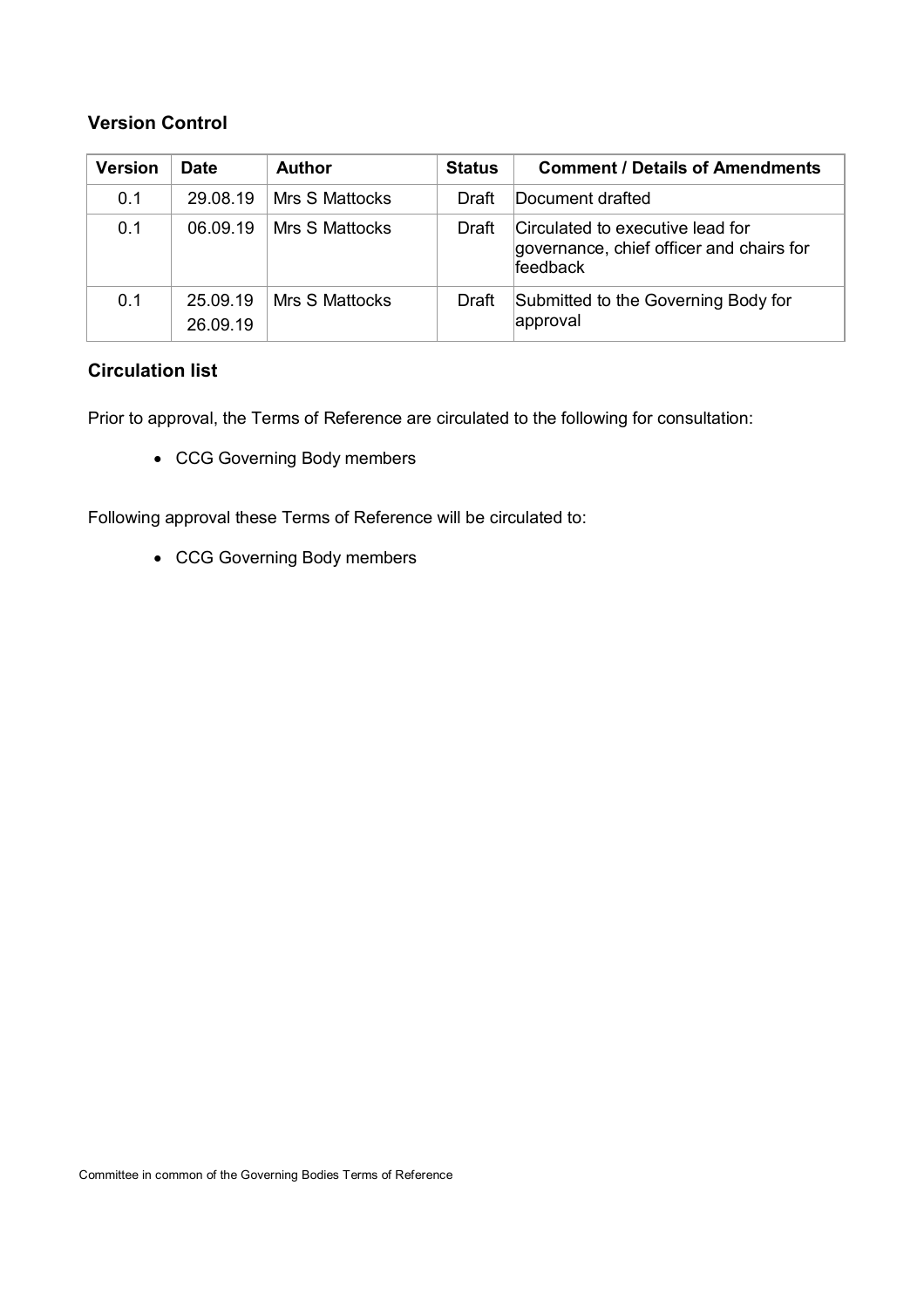### **1.0 Introduction**

**1.1** The Constitutions for NHS Chorley and South Ribble Clinical Commissioning Group (CCG) and NHS Greater Preston Clinical Commissioning Group (CCG) state in section 5.13.1 that:

*"The Group may wish to work together with one or more Clinical Commissioning Groups, as it considers appropriate, in the exercise of its commissioning functions. The Group will describe and publish on its website any such arrangements in a 'Statement of Collaborative Commissioning Arrangements"*

this includes at 5.13.2:

*"exercising jointly the commissioning functions of the Group and another CCG"*

And at 5.13.4 $\cdot$ 

*"Where the Group makes arrangements which involve all the Groups exercising any of their commissioning functions jointly, a joint committee may be established to exercise those functions".*

- **1.2** Such a committee allows the two central Lancashire CCGs to work more collaboratively and enables the views of both CCGs to be heard together before decisions are taken in order to streamline decision making across the patch and enrich the debate for each CCG.
- **1.3** To this end, the CCGs have agreed to establish a 'Committee in common of the Governing Bodies'. The Committee is established as a committee in common of the two central Lancashire CCGs, which will receive items which were previously taken to individual Governing Body meetings but which are equally relevant to both CCGs. The meeting will hereafter be referred to as "the committee".

## **2.0 Membership**

- **2.1** The Committee will be chaired by the Clinical Chair and this will rotate between CCGs each meeting.
- **2.2** Membership of the Committee will be made up of all current members and attendees from both CCG Governing Bodies.
- **2.3** The Committee shall consist of:
	- Chair and Clinical Leader of NHS Chorley South Ribble CCG (rotating Chair)
	- Chair and Clinical Leader of NHS Greater Preston CCG (rotating Chair)
	- Vice Chair (Lay Member Governance) of NHS Chorley South Ribble CCG and NHS Greater Preston CCG (Vice Chair)
	- Accountable Officer
	- Chief Finance and Contracting Officer
	- Director of Quality and Performance
	- GP Directors of both CCGs
	- Lay Members for Finance, Audit and Conflicts of Interest of both CCGs
	- Lay Members for Patient and Public Involvement of both CCGs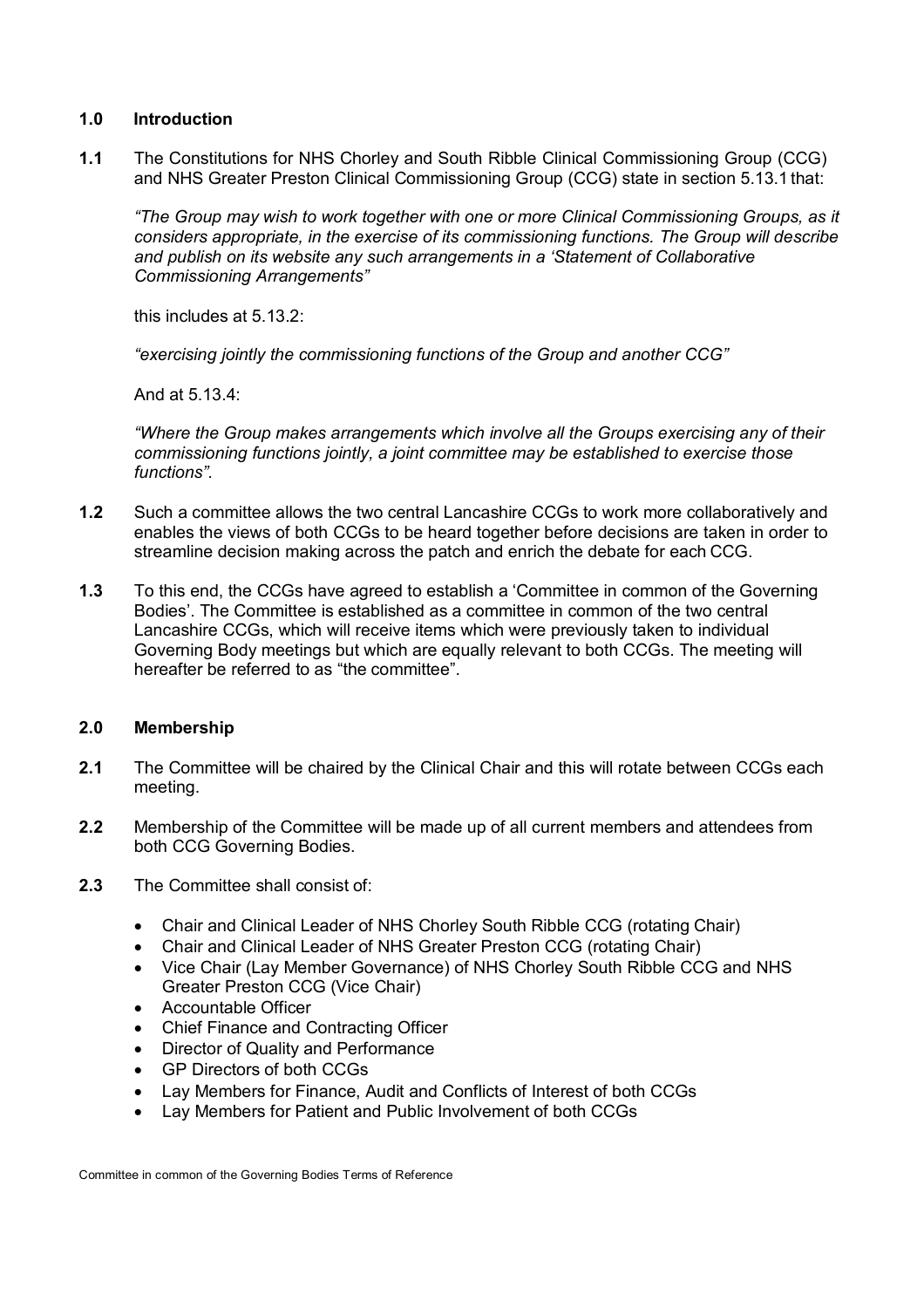- Governing Body Nurse
- Secondary Care Doctor
- Director of Transformation and Delivery (non-voting)

## **3.0 Decision making**

- **3.1** Voting will take place separately between each CCG in succession. The CCG to vote first will be the CCG belonging to the Clinical Chair who is Chairing the given meeting.
- **3.2** Where possible decisions will be taken by consensus. Where there is a divide in opinion a vote will be taken and decisions made by simple majority.
- **3.3** Where items are only relevant to one CCG, the other CCG will not be involved in the decision making and discussion.

## **4.0 Attendance**

**4.1** Members would normally attend all meetings and it is expected that members will attend a minimum of 75% of meetings per annum barring any exceptional circumstances.

## **5.0 Quorum**

- **5.1** A quorum shall comprise the following voting membership of each Governing Body:
	- i. the Chair or Vice-Chair;
	- ii. either the Accountable Officer or the Chief Finance & Contracting Officer;
	- iii. at least two GP Directors;
	- iv. a Lay Member (not including the Vice Chair); and
	- v. either the Secondary Care Doctor or the Governing Body Nurse.

## **6.0 Frequency and notice**

- **6.1** The Committee shall meet on a bi-monthly basis. All meetings shall be held in public unless the Chair agreed that it would not be in the public interest to permit members of the public to attend a meeting or part of a meeting due to the confidential nature of the discussion. The Chair of the Committee may arrange extraordinary meetings at their discretion.
- **6.2** Unless otherwise agreed, not less than 1 months' notice shall be given for a meeting.
- **6.3** The Chair of the Committee shall reserve the right to reconvene and rearrange ameeting should they feel this necessary.
- **6.4** In addition to public meetings, the Governing Bodies will meet at an informal development session approximately six times annually held jointly. The purpose for the development session is strategic development updates, facilitated training, education and the opportunity for open discussions between both Governing Bodies.